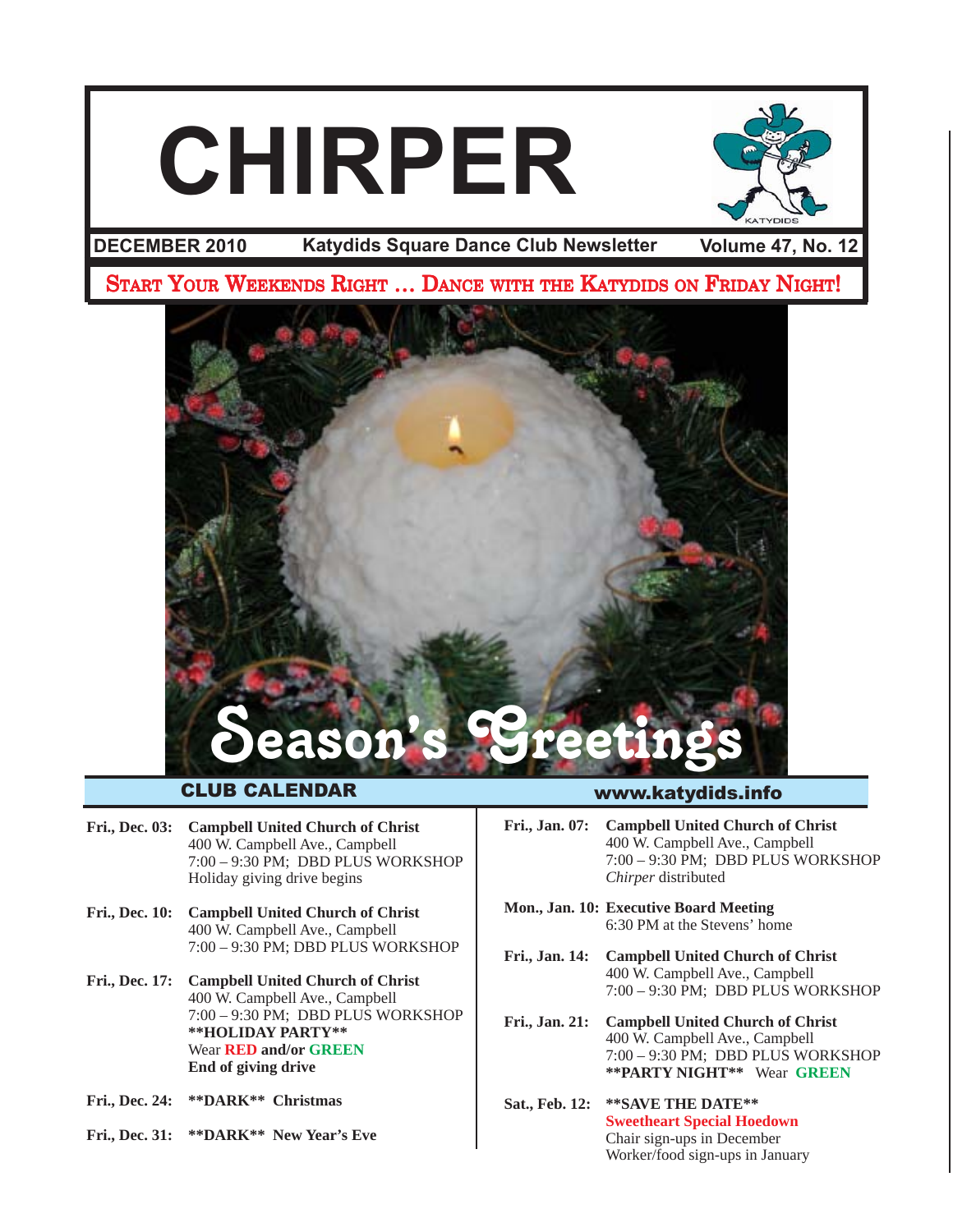### SQUARE HEAD ASSIGNMENTS and DUTIES

*Co-Super Square Heads Lloyd (408-482-9320) & Carol (408-264-9606)*

> Dec 03 ...... Benevento Dec 10 Pitts / Gray Dec 17 ...... Oros / Scharfen Dec 25 ...... DARK Dec 31 ...... DARK

Jan 07 ....... Darknell Jan 14 ....... Caywood Jan 21 ....... Clark Jan 28 ....... Franger / Moore

Feb 04 ...... Howlett / Malstrom Feb 11 ...... Angotti Feb 18 ...... DeLapp Feb 25 Ashmall / Tillman

### **Before the dance**:

- Notify the Co-Super Square Head, Lloyd Darknell, 408-482-9320 of any needed change of duty assignment dates.
- Purchase and bring 6-8 lbs ice for the water cooler.
- On scheduled night, the designated Square Heads should arrive **by 6:30 PM.** A Katydid with a key will arrive to open the doors.
- Sweep floor as necessary.
- Set up tables and chairs as needed. *Note: Chairs should be set up in a horseshoe shape with an opening at the back for access to refreshments.*
- Make ice water.
- Start hot water for tea and coffee.

### **During Club dance:**

- Welcome everyone at the sign-in table.
- Offer raffle tickets, 5 tickets for \$1.00.
- Collect a \$4.00 donation from *each* guest and have them sign-in. Regular guests sign the prepared sheet, others the guest book.
- Divide the raffle proceeds  $-50\%$  to the Club, 50% to **one single "prize" cup.**
- Check that water and cups do not run out.
- If Treasurer is not present, pass monies collected to any Executive Board Member.

### **After the dance –**

- **• ALL MEMBERS:** *Clean up!!* Help pack up supplies and jugs and put into the Club cupboard. *Remove non-recyclable trash accidentally tossed into the designated recycle bins.* Take the trash bags out to the dumpster located in the side parking lot.
- Sweep or wet mop the floor as necessary.
- NOTE: tables must go into closet FIRST (remember the Caller's table, too), then the chair "rack".
- Notify co-Super Square Head, Carol Headman, 408-264-9606 of any supplies that are needed.

### UPCOMING SQUARE DANCE EVENTS

### –– PLUS LEVEL ––

**Dec. 18: Mirage Squares Plus Dance** St. Andrews Methodist Church 4111 Alma St., Palo Alto 7:30 – 8:00 PM; PreRounds: John Flora 8:00 – 10:30 PM; Caller: Vic Ceder

### **Dec. 31: New Year's Eve Dance; Pleasanton Singles and Pairs**

St. Phillip Lutheran Church 8850 Davona Dr., Dublin 8:00 – 9:00 PM; PreRounds: George Gardner & Priscilla Staver 9:00 – 12:15 AM; Caller: Mike Sikorsky

### **Jan. 8: Running Bear Hoedown; Krazy Dazys** John Muir Middle School

Cuer: Sue Harris Caller: Eric Henerlau

### **Jan. 14-16: Winter Festival**

Salinas Valley Fairgrounds, King City Callers: Bob Baier, Jerry Story, Tony Oxendine, John Reitmajer, Eric Henerlau Cuers: Sharon & Casey Parker, Radka & Steve Sandeman

### **Jan. 28-30: Oregon Mid-Winter Festival**

Linn County Fair & Expo, Albany Cuer: Pat & Joe Hilton Caller: Joe Saltel Info: http://www.midwinterfestival.com

### **Jan. 29: Presidents Ball; SCVSDA/SCVCA WhingDing**

John Muir Middle School Cuer: Sue & Phil Harris Caller: **Jim Osborne**, Jill Sybalsky, and Al Knoppe

### NEWER DANCER HOEDOWN

*Be an angel – Support our newest dancers!!*

John Muir Middle School

 $7:30 - 10:00$  PM

- - *September Class Leve*l - -

**Sat., Dec. 04:** Callers: **Jim Osborne** & Mike Wright Sponsored by CPSD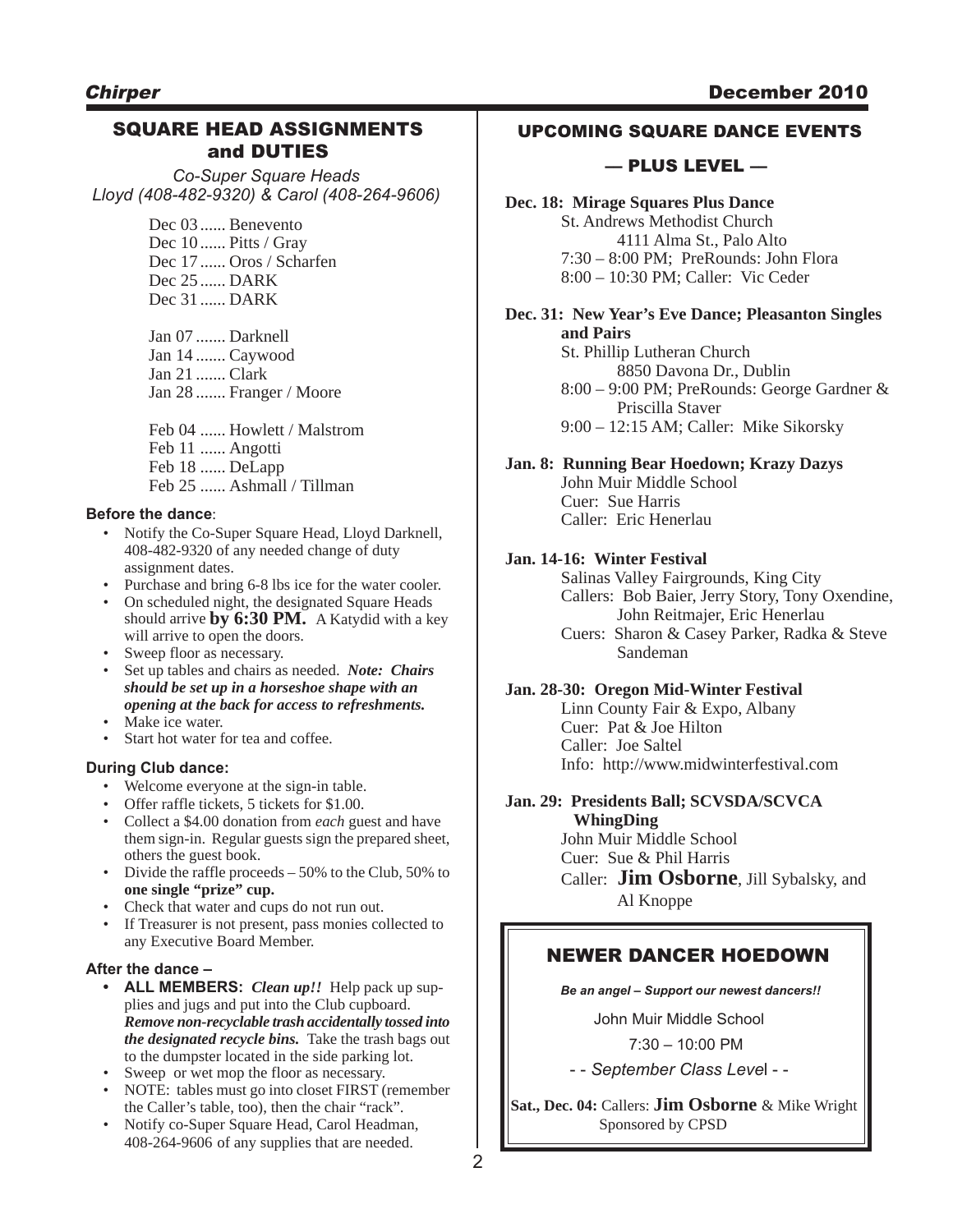### Chirper December 2010

### THE PRESIDENT'S CORNER – –

Dear Katydids,

The season of gratitude, caring, and sharing is upon us. I would like to tell you how very grateful we are to have each of you as a member of this fine Club. A number of you have been VERY helpful to several amongst us who have transportation needs, from giving a ride to someone or to wait until their ride arrives to take them home. THANK YOU!! **Mary Howlett** spoke to me recently about how she and her dog, Teri, will be in need of rides more often now that her son has moved on. She lives near Bascom, Camden & Hwy 85. If you can help her out, please give her a call or contact me.

Our annual holiday collection for charity begins December 3rd. The Church where we dance each week has an ongoing food pantry and reaches out to members of the community at large who find themselves a bit down on their luck. The Executive Board has authorized a \$200 gift to the food cupboard and invite other Club members to join in. A purple box will be available the first three Fridays in December, the contents of which, plus the contribution from the Club treasury will be delivered to the Church prior to Christmas.

By the way (with my editor's hat on), I want to apologize for forgetting some of your birthdays and anniversaries last month. Most embarrassing of all is forgetting to include MY OWN anniversary!! I have included November dates in the birthday and anniversary lists in this issue of the *Chirper*.

The first hoedown of the new year will be on Saturday, January 8th with the Krazy Dazys' *Running Bear Hoedown.* **Jim Osborne** will be calling the Running Bear tip and so between now and then, **Jim** will be workshopping the Running Bear dance with us so be sure to tell your friends in other clubs to be sure to join us while we all learn this simply complicated dance together.

Be sure to check the square head duty list EACH month as changes do occur from time to time.

This month we have re-instated our "Meet a Katydid" column. Thank you **Tork** for your nice write up this month and look forward to others in the future.

We are sorry to learn that **Don Gaubatz** who has been nursing a very sore leg for several months, has found it necessary to retire from dancing. We will all miss him and are so grateful for his wonderful photographs and flyers which he so ably provided to the Club over the years. We hope we will see him in the future at non-dancing events .

And, we have missed **Willie & James** the past month while they have been in Puerto Rico tending to Willie's mother who is not well. We hope to see them back on the dance floor soon.

It is time to start thinking about our annual Club fundraiser, our Sweetheart Special Hoedown which is on Saturday, February  $12<sup>th</sup>$ . All members are expected to participate. And, perhaps since we have quite a few new members, I should mention that the Katydids do not charge Club members for attending. We are expected to be good hosts and provide our guests with a wonderful dance experience.

Beginning this month, we need to fill the following "chair" spots. Contact **Dory Clark**, Sweetheart Special Chair, to volunteer.

- Decorations
- Drinks (water & coffee)
- Raffle (collection and presentation)
- Entrance
- Raffle Ticket (sales)
- Food/kitchen
- Badges

We need to ALL help promote this dance. See **Dory** to get flyers to distribute and ribbons to sell. We should all be wearing ribbons as we attend Hoedowns and other clubs during the next couple of months.

Sign-ups for duty and food assignments will begin in January. AND, be sure to start collecting some nice gifts we can use as raffle prizes. You can bring items in on Friday nights at any time.

Wishing each of you a wonderful holiday season with your family and friends.

### Stephanie See you in a square soon! **. . . . . . . . . . . . . .**

### **THOUGHT YOU MIGHT LIKE TO KNOW:**

Club Member, **Maxine Darknell**, will be in her church's annual holiday production of *Bethelem,* an outdoor performance of the Christmas Story. There are 5 free performances Dec. 9-13<sup>th</sup>, between 6:30 PM and 9:00 PM; each 30 minutes long. Includes a petting zoo, music, and children's projects. Santa Clara First Baptist Church, 3111 Benton St., between Kiely Blvd. and Lawrence Expressway. It is a very impressive event. They truck in tons of sand, have live donkeys and a camel. And the games and arts & crafts in the market stalls are entertaining and educational. In short, they do a marvelous job of presenting the flavor of the times.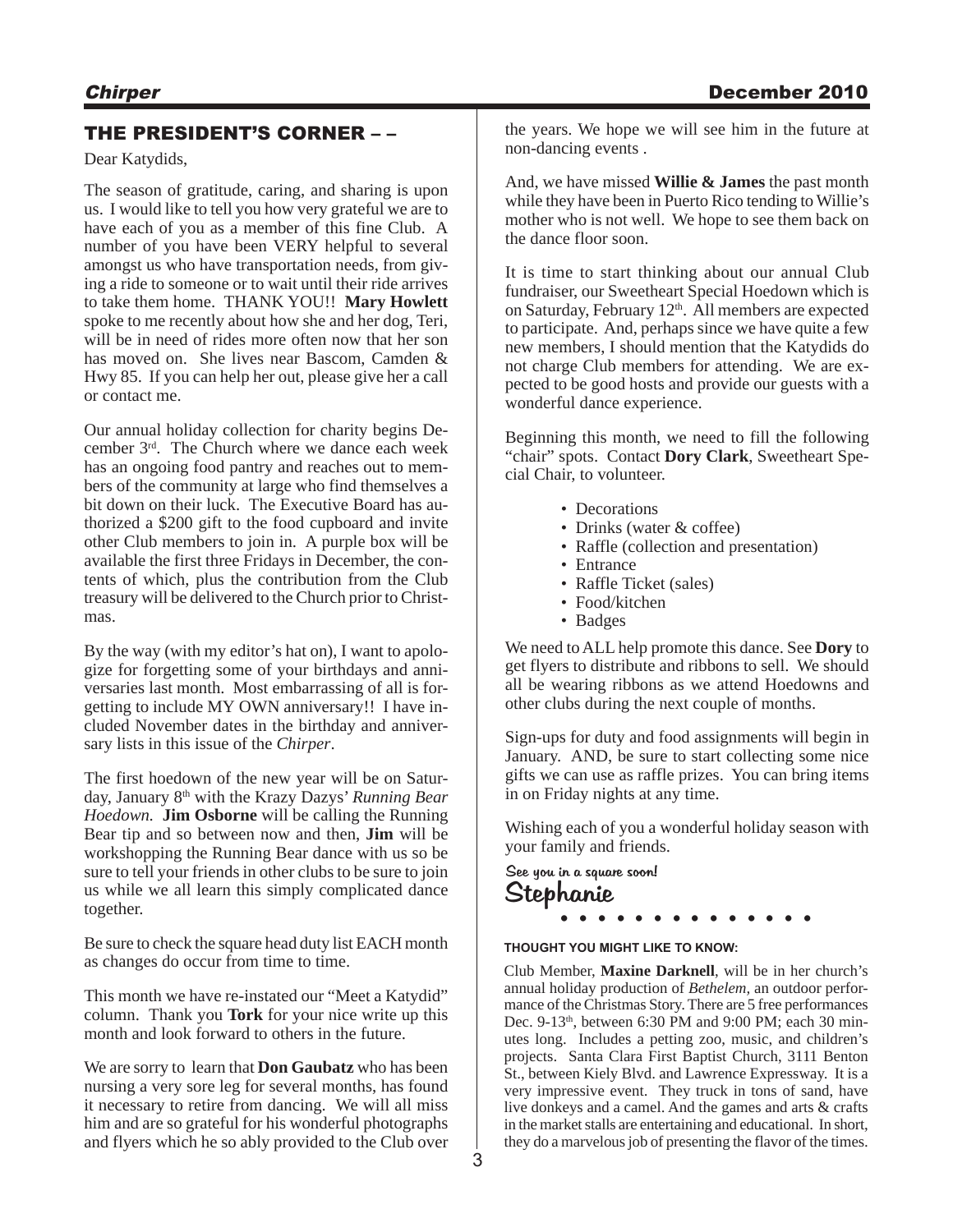# HAPPY BIRTHDAY ! | HAPPY ANNIVERSARY !!

| James Thompson Nov. 16 |  |
|------------------------|--|
|                        |  |
|                        |  |
|                        |  |
|                        |  |
|                        |  |
|                        |  |

**. . . . . . . . . . . . . .**

### **From the Kitchen of Pat Angotti – –**

### CARROT APPLE STREUSEL CAKE

Serves 12-16

1 pkg Carrot Cake Mix 1 3/4 t. ground cinnamon 3 large eggs, slightly beaten 1/2 c. applesauce 1/3 c. oil 3 baking apples, pared, cored, and cut into eighths 1/2 c. all-purpose flour 2 T. sugar  $1/4$  c. butter  $(1/2 \text{ stick})$ 

- 1. Preheat oven to 350ºF. Grease and flour two 9x1 1/2" round layer pans.
- 2. Combine dry cake mix and 1/2 t. cinnamon in large bowl. Combine eggs, applesauce and oil; add to dry ingredients and mix thoroughly with wooden spoon. Divide batter evenly in pans. Arrange sliced apples on top.
- 3. For streusel, combine flour, sugar and 1 1/4 t. cinnamon in small bowl. Cut in butter with pastry blender or 2 knives until crumbly. Sprinkle evenly over apples.
- 4. Bake at 350ºF for 28 to 33 minutes or until toothpick inserted in center comes out clean. Cool in pan 10 minutes. Serve warm.

# **. . . . . . . . . . . . . .**

### NEWS FLASH!

Our club cookbook, *Square Dancing with Great Taste* is still available for \$5.00 each. Hurry, only 4 copies left.

| Ted & Kathy Shaney Nov. 12       |  |
|----------------------------------|--|
| Skip & Stephanie Stevens Nov. 12 |  |
| Parker & Sue Willey Dec. 10      |  |

### **From the Kitchen of Pat Angotti – –** TRIPLE LEMON CAKE

Serves 12-16

Preheat oven to 350ºF 13x9" cake pan, greased

### Cake:

1 pkg (18.25 oz) lemon cake mix 1 pkg (3 oz) lemon-flavored gelatin dessert mix 4 eggs 3/4 c. vegetable oil 3/4 c. water

In a large mixer bowl, combine cake mix, gelatin mix, eggs, oil and water. Beat on medium speed for 4 minutes. Spread batter evenly in prepared pan. Bake 35 to 40 minutes or until a toothpick inserted in center comes out clean. Cool for about 20 minutes.

Glaze: 2 c. confectioner's sugar, sifted 1/3 c. lemon juice

Poke holes with tines of a fork about 1-inch apart on top of warm cake.

Whisk confectioner's sugar and lemon juice together until sugar dissolves.

Pour evenly over warm cake.

Cool completely in pan on a wire rack before cutting.

Tip: If you leave this cake 20 minutes before glazing, the glaze will harden to look like a white icing, with a bit of crunch. Reduce the cooling time to only 10 minutes and the glaze sinks in, leaving a softer, shiny top.

Variation: For a more mellow lemon flavor, try a lemon instant pudding or use the lemon gelatin with a white cake mix.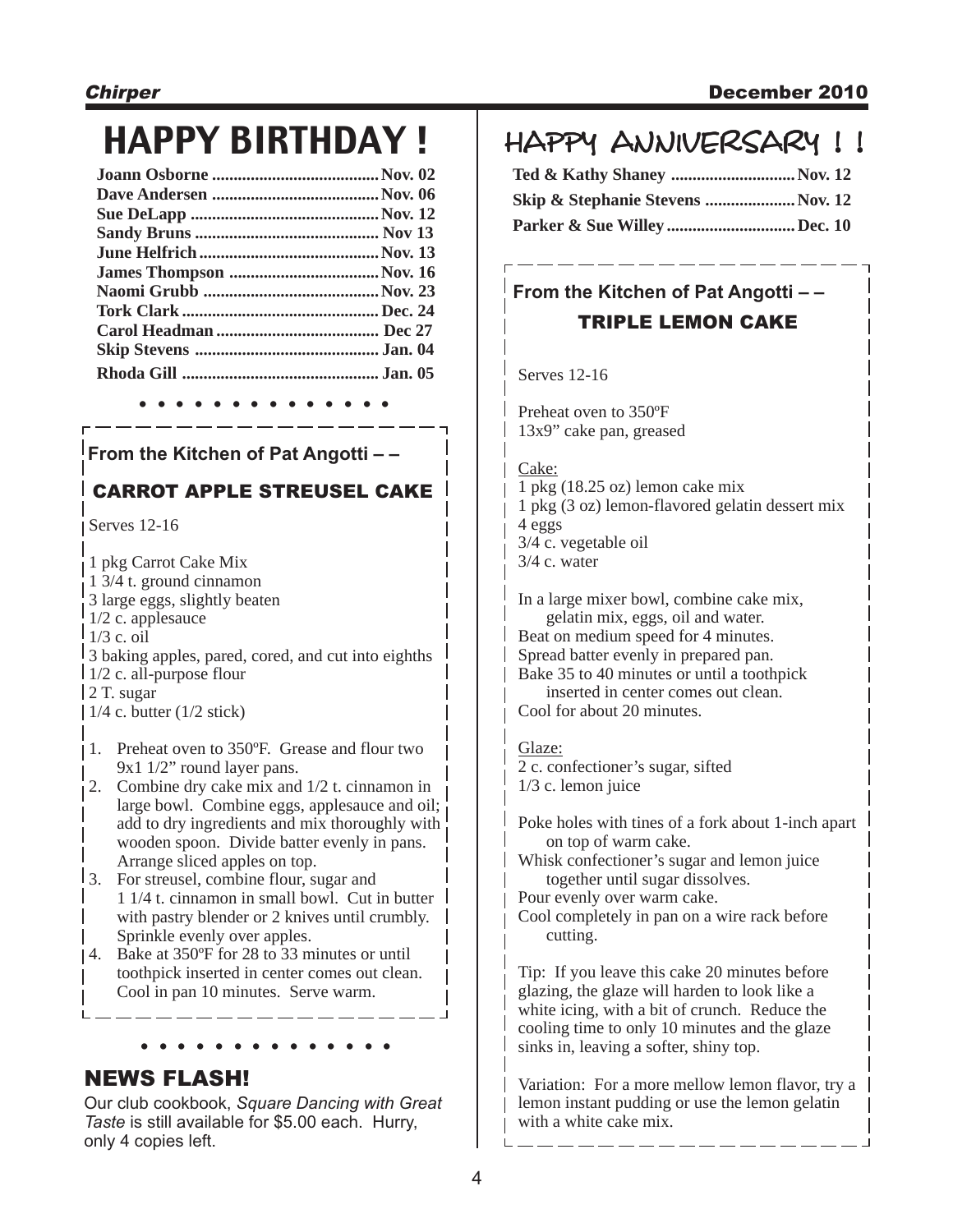### Chirper December 2010

## MEET A KATYDID – – MARY HOWLETT

Mary Howlett is a long time California resident. She was born in Souix Falls, South Dakota and lived there until she was seven years old. In 1944 she moved to Morgan Hill. After 20 years or so there she married and moved to Inglewood, California for a bit, and then back to the area in San José. In the last decade or so



her mother became ill and so she moved back to Morgan Hill to take care of her. Her mother died and she spent another three years in Morgan Hill taking care of related issues and recently, just a few years ago, moved back to San José.

She has been visually impaired for most of her life. In her family, her older brother also was visually impaired. Prior to her eyesight impairment occurring, the doctors thought his eyesight was from astigmatism and that he should be able to see well if he tried. But during that time Mary's visual impairment was coming on gradually and by the time she was 11, she couldn't see the writing on the chalkboard from the front row in school. When she was 16 she went to Stanford Hospital which was hosting a convention of Ophthalmologists. She was examined by fifty or so doctors and her visual impairment was declared hereditary and there was nothing that could be done.

She has three children, two daughters and a son. From these children she now has seven grandchildren, ages from 16 to 25. And from these grandchildren she has four great-grandchildren. She enjoys raising children and through her church, the Church of Jesus Christ of Latter Day Saints, she and her family also accepted for a bit of time, six foster children into her family.

These foster children added to her life in a number of ways. One was a wheelchair-bound child with cerebral palsy, two boys' ages 2 and 3, she took care of while their real parents took parenting classes and seeing them reunited with their real parents was an event to remember. Two others were White Mountain

Apache Indian boys that lived with her for a year to enable them to see what life is like off of the Reservation. One boy, who came to her family when he was five years old, and lived with her family for five years, was autistic and had leg braces and a wheelchair. He came to life once he started exercising on his mini trampoline. He grew to be 6'8" in height!

Mary also loves to travel. One her favorite adventures was a 10,000 mile USA road trip with a square dance friend back in 1988. Their initial goal was to visit her friend's 90 year old mother in Vermont. They stopped in numerous states visiting relatives along the way, including Oregon, Wyoming, the Dakotas, Tennessee, Washington, DC, and Canada. Along the way they marveled at the beautiful sunsets caused by the great Yellowstone fire of 1988. In Springfield, Massachusetts they got lost looking for a hotel. It was well past midnight and they kept turning the wrong way on a roundabout that kept shooting them back across the river. A police officer became suspicious. After stopping them, he saw that the driver was tired, and of course Mary couldn't see to help them out. His response was that even though it was out of his jurisdiction, he would escort them to the right turnoff. So he drove ahead of them and when the correct turnoff was reached, he flashed his lights to lead them to the turnoff.

Mary started square dancing in 1986 with Gary Carnes and the Sunnyvale Singles and also with Jay Klausen and the Bachelors and Bachelorettes. She danced for about year and then lost her ride. Another year or so went by and she found another ride and she started back dancing again. She danced for another year or so and then lost her ride again. It would be 17 years before she got back into square dancing. She got back in square dancing, by chance, by taking a Santa Clara County Outreach ride and meeting someone who asked her if she knew how to square dance. She said yes and decided to get back into it. Last year she took an A2 class with the Outlaws. She would love to take another A2 class to lock in what she has learned.

Next time you see Mary during Club, make a point to stop by and say hello. She has been a Club member for nearly a year now. She does need a ride occasionally. We would hate to not see her for another 17 years.